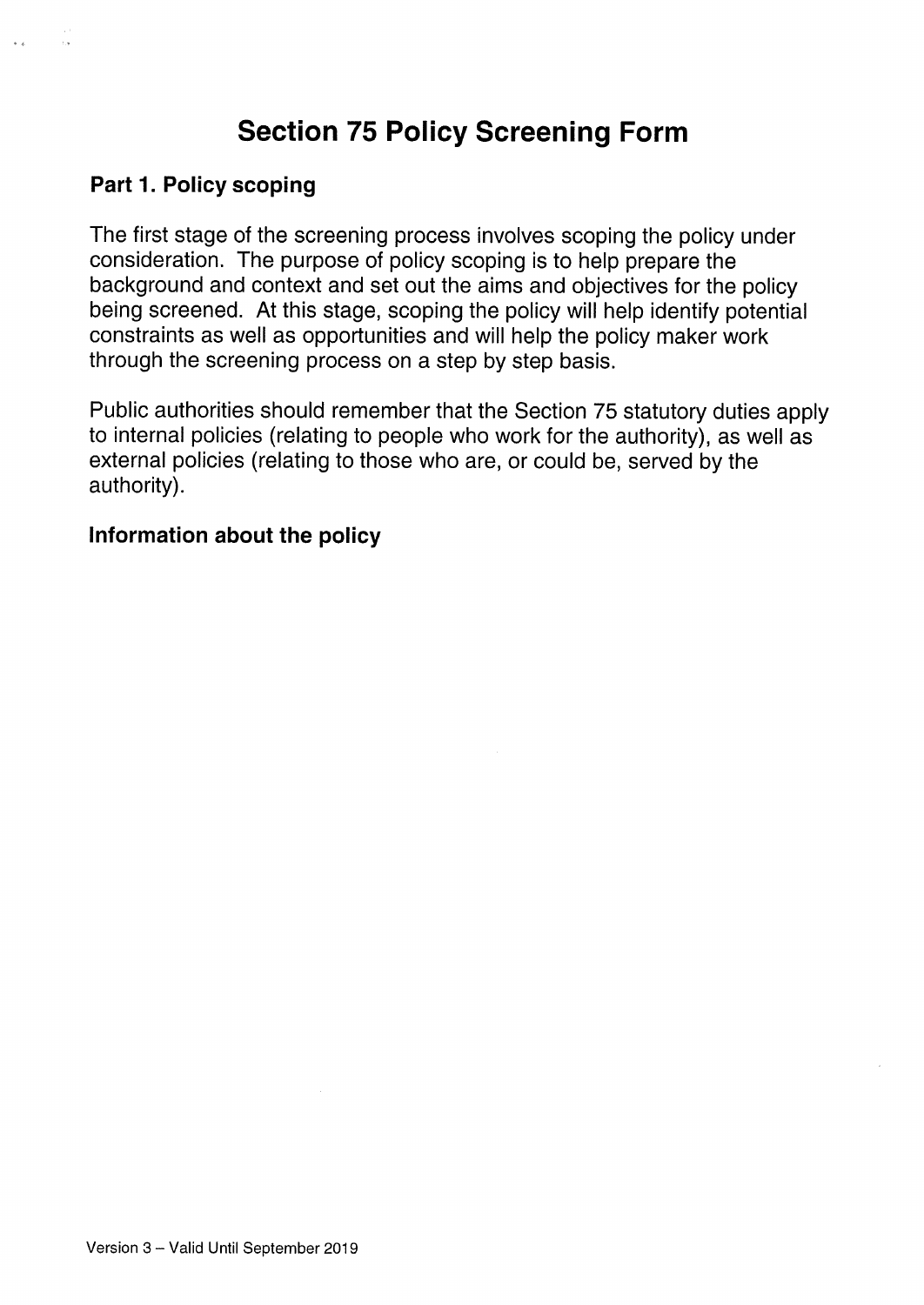| Name of the policy<br>Digitisation of Products & Services for Customers                                                                                                                                                                                                                          |  |
|--------------------------------------------------------------------------------------------------------------------------------------------------------------------------------------------------------------------------------------------------------------------------------------------------|--|
| Is this an existing, revised or a new policy?<br><b>New Policy</b>                                                                                                                                                                                                                               |  |
| What is it trying to achieve? (intended aims/outcomes)<br>Allow customers to self-serve and access our products & services<br>online 24/7                                                                                                                                                        |  |
| The programme aims to $\cdot$ -<br>Provide timely access to Invest NI products and services online.<br>Provide a more efficient service to customers by allowing them to self -<br>serve and also ensuring data transparency by allowing them to have<br>access to the information that we hold. |  |
| Products that are on the portal include Invest NI Events, Financial<br>intervention programmes which also include call based applications.<br>KPI returns are also going to be collected on the portal going forward.                                                                            |  |
| Are there any Section 75 categories which might be expected to<br>benefit from the intended policy? No<br>If so, explain how.                                                                                                                                                                    |  |
| Who initiated or wrote the policy?<br>Digital Champion - Alison Nicholl                                                                                                                                                                                                                          |  |
| Who owns and who implements the policy?<br><b>Digital Transformation Team</b>                                                                                                                                                                                                                    |  |
| wawaninu faata                                                                                                                                                                                                                                                                                   |  |

y.

#### Implementation factors

Are there any factors which could contribute to/detract from the intended aim/outcome of the policy/decision? No

If yes, are they

financial

legislative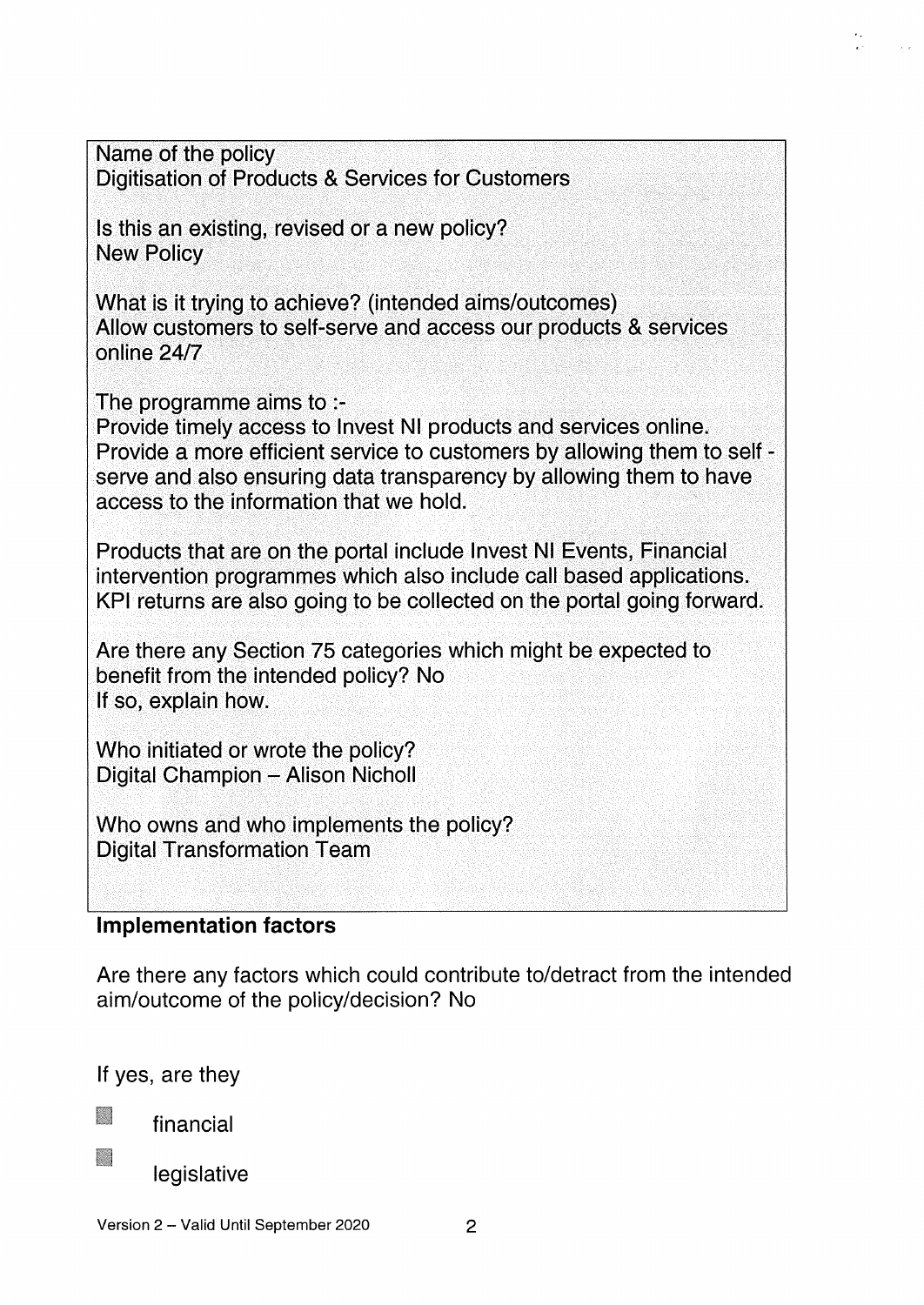**Li other, please specify and the contract of the contract of the contract of the contract of the contract of the contract of the contract of the contract of the contract of the contract of the contract of the contract of** 

## Main stakeholders affected

Who are the internal and external stakeholders (actual or potential) that the policy will impact upon?

 $\blacksquare$   $\checkmark$  staff

- $\blacksquare$   $\checkmark$  service users
- **Lines in the public sector organisations**
- $\blacksquare$  voluntary/community/trade unions
	- $\checkmark$  other, please specify EDOs

## Other policies with <sup>a</sup> bearing on this policy

- what are they? N/A
- who owns them? N/A

#### Available evidence

Evidence to help inform the screening process may take many forms. Public authorities should ensure that their screening decision is informed by relevant data.

What evidence/information (both qualitative and quantitative) have you gathered to inform this policy? Specify details for each of the Section 75 categories.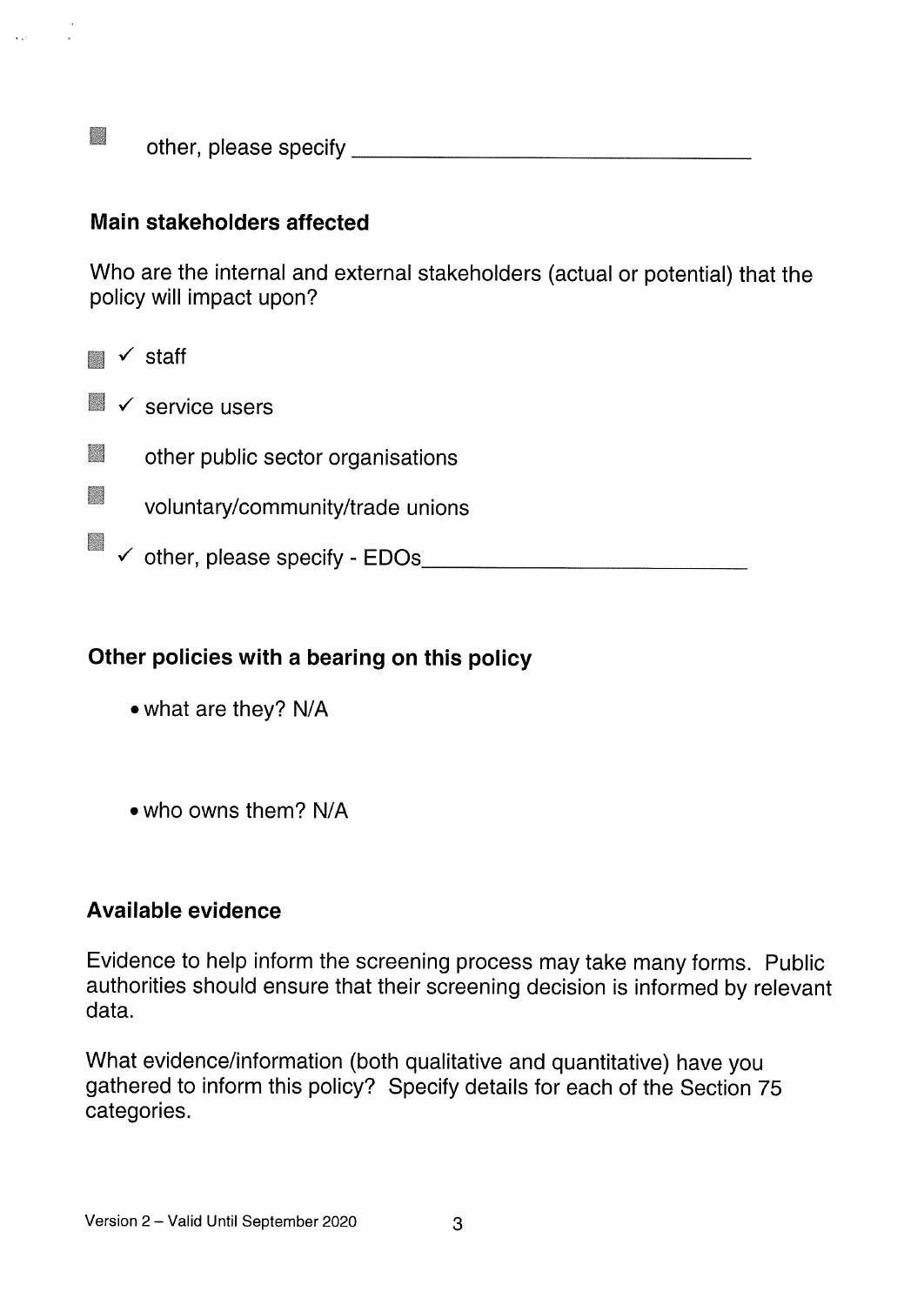| <b>Section 75</b><br>category | <b>Details of evidence/information</b>                                                                                                                                                                                                                                  |
|-------------------------------|-------------------------------------------------------------------------------------------------------------------------------------------------------------------------------------------------------------------------------------------------------------------------|
| <b>Religious</b><br>belief    | This policy applies to all internal and external customers fairly and<br>consistently and we do not feel that it impacts upon any particular<br>section 75 category.                                                                                                    |
| <b>Political</b><br>opinion   | As above                                                                                                                                                                                                                                                                |
| Racial group                  | As above                                                                                                                                                                                                                                                                |
| Age                           | As above                                                                                                                                                                                                                                                                |
| <b>Marital status</b>         | As above                                                                                                                                                                                                                                                                |
| Sexual<br>orientation         | As above                                                                                                                                                                                                                                                                |
| Men and<br>women<br>generally | As above                                                                                                                                                                                                                                                                |
| <b>Disability</b>             | Invest NI will ensure that all reasonable adjustments will be<br>carried and that our services will continue to be accessible to all<br>users. Hard copies of application forms and information will be<br>available on request and in alternative formats as required. |
| Dependants                    | As above                                                                                                                                                                                                                                                                |

 $\tilde{\alpha}_{\rm{tot}}$ 

# Needs, experiences and priorities

Taking into account the information referred to above, what are the different needs, experiences and priorities of each of the following categories, in relation to the particular policy/decision? Specify details for each of the Section 75 categories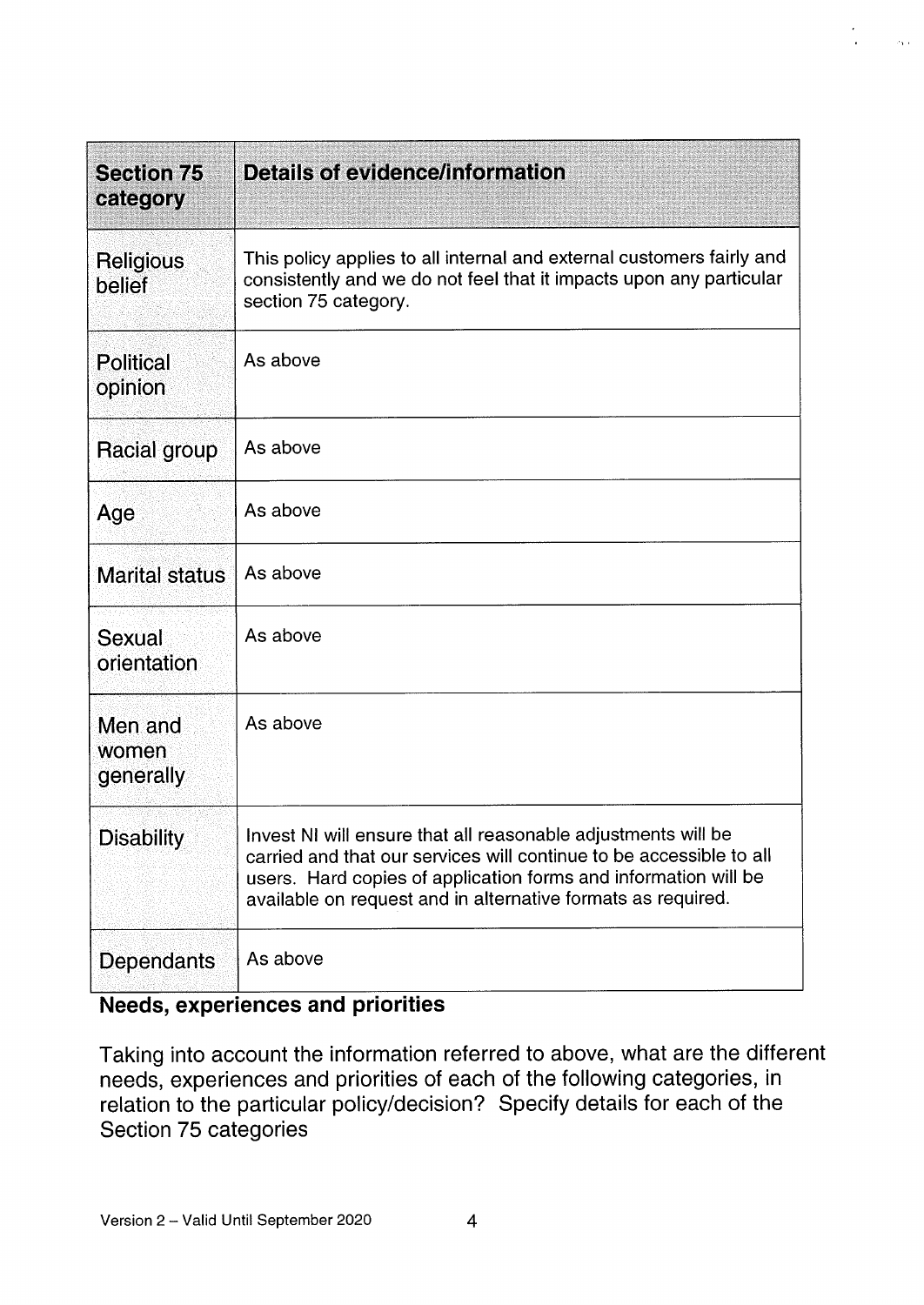| <b>Section 75</b><br>category | Details of needs/experiences/priorities                                                                                                                                                                                                                                                                                                                                   |
|-------------------------------|---------------------------------------------------------------------------------------------------------------------------------------------------------------------------------------------------------------------------------------------------------------------------------------------------------------------------------------------------------------------------|
| Religious<br>belief           | This policy applies to all internal and external customers fairly and<br>consistently and we do not feel that it impacts upon any particular<br>section 75 category.                                                                                                                                                                                                      |
| Political<br>opinion          | As Above                                                                                                                                                                                                                                                                                                                                                                  |
| Racial group                  | As Above                                                                                                                                                                                                                                                                                                                                                                  |
| Age                           | As Above                                                                                                                                                                                                                                                                                                                                                                  |
| <b>Marital status</b>         | As Above                                                                                                                                                                                                                                                                                                                                                                  |
| Sexual<br>orientation         | As Above                                                                                                                                                                                                                                                                                                                                                                  |
| Men and<br>women<br>generally | As Above                                                                                                                                                                                                                                                                                                                                                                  |
| <b>Disability</b>             | Invest NI will ensure that all reasonable adjustments will be<br>carried and that our services will continue to be accessible to all<br>users. Hard copies of application forms and information will be<br>available on request and in alternative formats as required. Invest<br>NI is also working towards triple A compliance in terms of all its<br>online provision. |
| <b>Dependants</b>             | This policy applies to all internal and external customers fairly and<br>consistently and we do not feel that it impacts upon any particular<br>section 75 category.                                                                                                                                                                                                      |

 $\ddot{\phantom{1}}$ 

 $\ddot{\phantom{a}}$ 

 $\frac{1}{2}$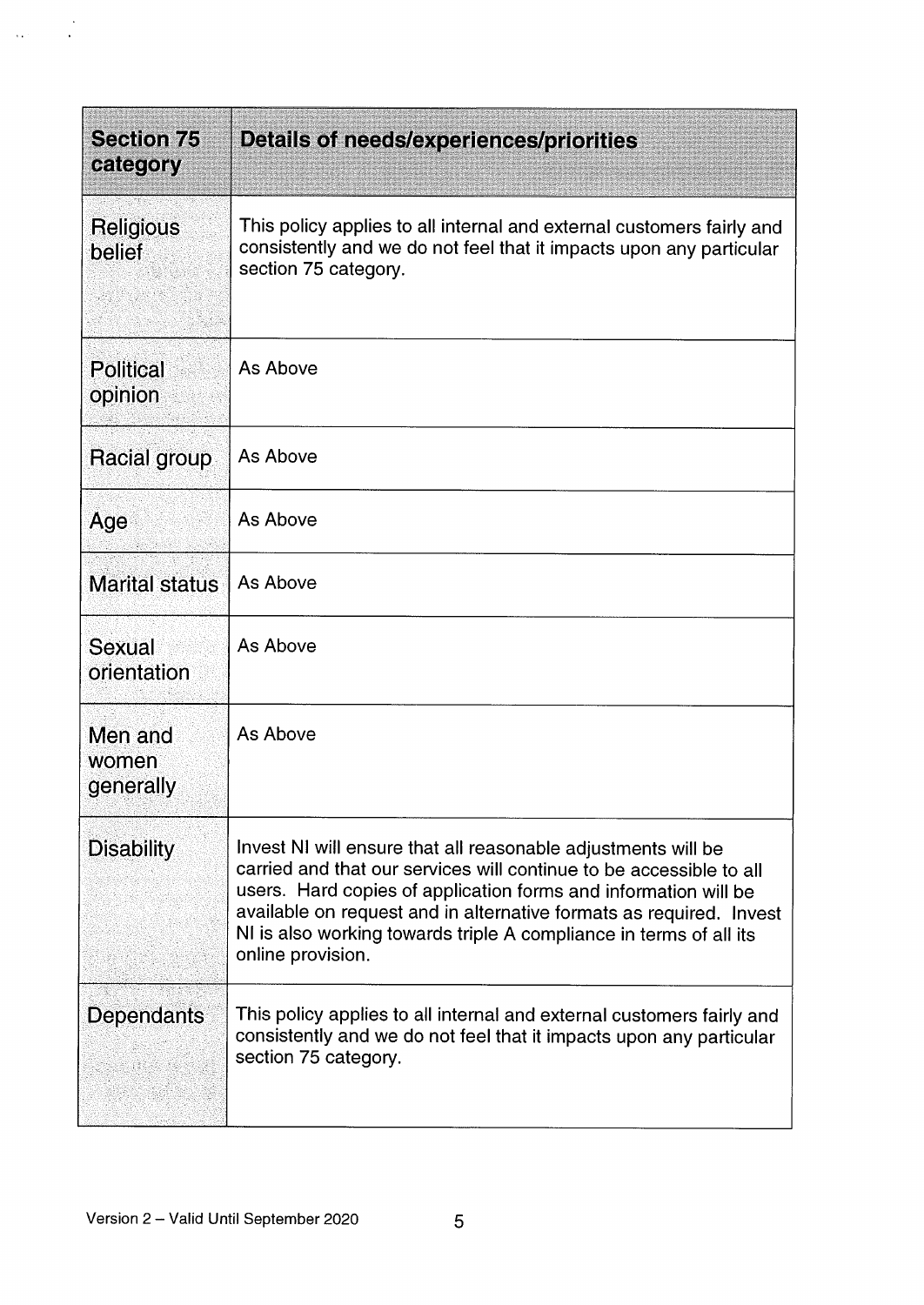# Part 2. Screening questions

# Introduction

In making a decision as to whether or not there is a need to carry out an equality impact assessment, the public authority should consider its answers to the questions 1-4 which are given on pages 66-68 of this Guide.

If the public authority's conclusion is none in respect of all of the Section 75 equality of opportunity and/or good relations categories, then the public authority may decide to screen the policy out. If a policy is 'screened out' as having no relevance to equality of opportunity or good relations, a public authority should give details of the reasons for the decision taken.

If the public authority's conclusion is **major** in respect of one or more of the Section 75 equality of opportunity and/or good relations categories, then consideration should be given to subjecting the policy to the equality impact assessment procedure.

If the public authority's conclusion is **minor** in respect of one or more of the Section 75 equality categories and/or good relations categories, then consideration should still be given to proceeding with an equality impact assessment, or to:

- measures to mitigate the adverse impact; or
- the introduction of an alternative policy to better promote equality of opportunity and/or good relations.

## In favour of a 'major' impact

- a) The policy is significant in terms of its strategic importance;
- b) Potential equality impacts are unknown, because, for example, there is insufficient data upon which to make an assessment or because they are complex, and it would be appropriate to conduct an equality impact assessment in order to better assess them;
- c) Potential equality and/or good relations impacts are likely to be adverse or are likely to be experienced disproportionately by groups of people including those who are marginalised or disadvantaged;
- d) Further assessment offers a valuable way to examine the evidence and develop recommendations in respect of a policy about which there are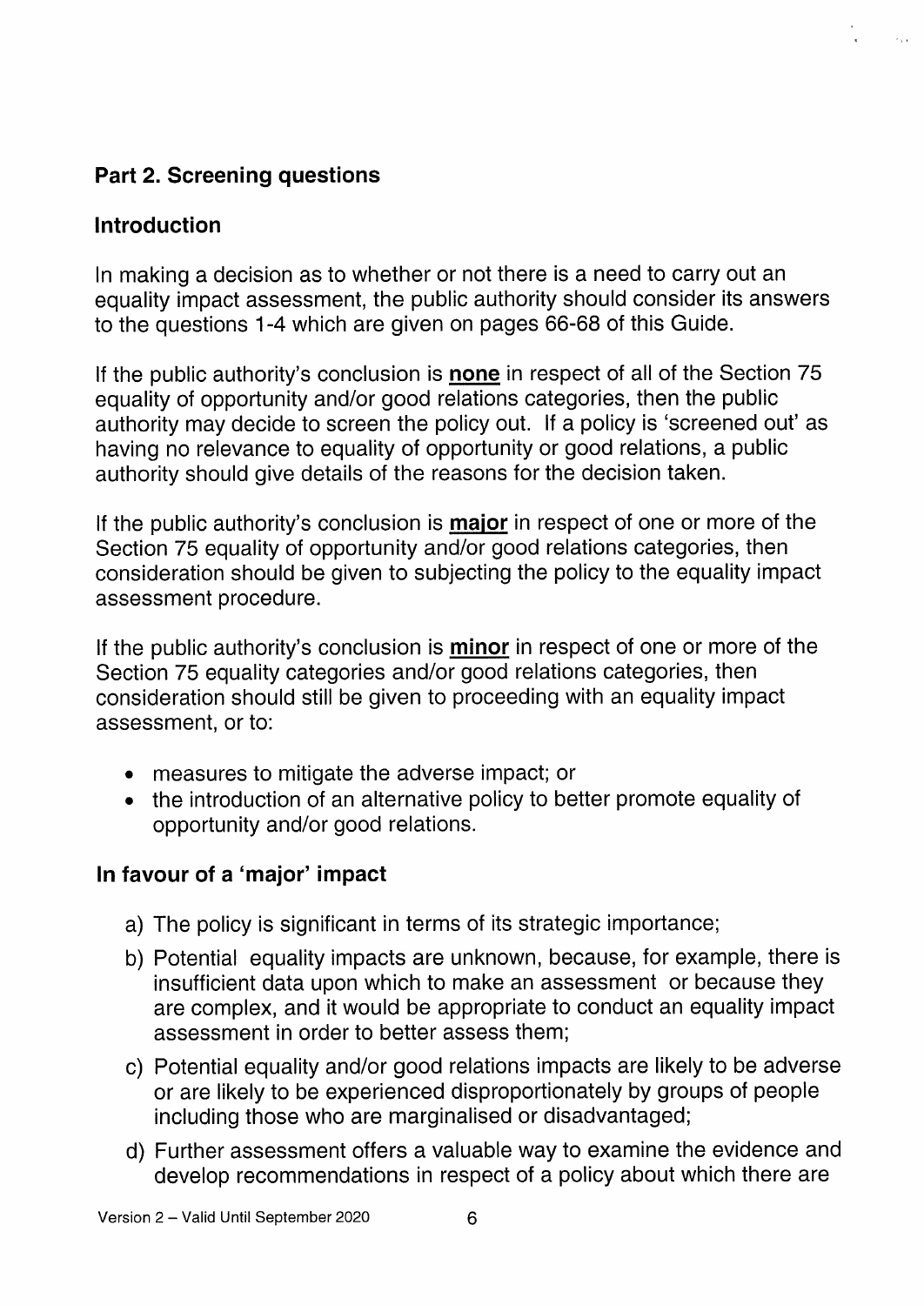concerns amongst affected individuals and representative groups, for example in respect of multiple identities;

- e) The policy is likely to be challenged by way of judicial review;
- f) The policy is significant in terms of expenditure.

# In favour of 'minor' impact

 $\mathbf{v}$  and

- a) The policy is not unlawfully discriminatory and any residual potential impacts on people are judged to be negligible;
- b) The policy, or certain proposals within it, are potentially unlawfully discriminatory, but this possibility can readily and easily be eliminated by making appropriate changes to the policy or by adopting appropriate mitigating measures;
- c) Any asymmetrical equality impacts caused by the policy are intentional because they are specifically designed to promote equality of opportunity for particular groups of disadvantaged people;
- d) By amending the policy there are better opportunities to better promote equality of opportunity and/or good relations.

## In favour of none

- a) The policy has no relevance to equality of opportunity or good relations.
- b) The policy is purely technical in nature and will have no bearing in terms of its likely impact on equality of opportunity or good relations for people within the equality and good relations categories.

Taking into account the evidence presented above, consider and comment on the likely impact on equality of opportunity and good relations for those affected by this policy, in any way, for each of the equality and good relations categories, by applying the screening questions given overleaf and indicate the level of impact on the group i.e. minor, major or none.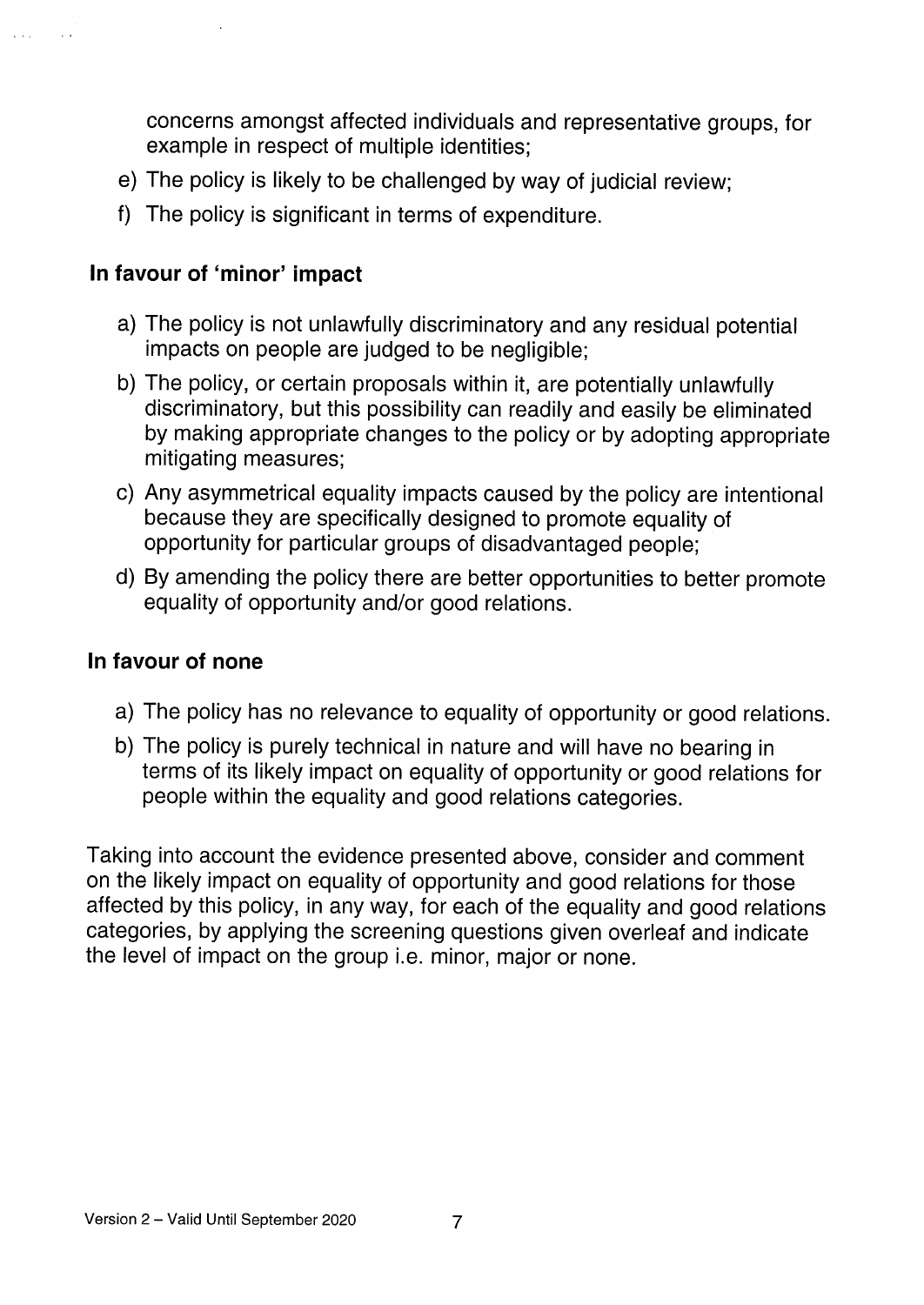# Screening questions

| 1 What is the likely impact on equality of opportunity for those affected<br>by this policy, for each of the Section 75 equality categories?<br>minor/major/none |                          |                                      |  |  |
|------------------------------------------------------------------------------------------------------------------------------------------------------------------|--------------------------|--------------------------------------|--|--|
| Section 75<br>category                                                                                                                                           | Details of policy impact | Level of impact?<br>minor/major/none |  |  |
| <b>Religious</b><br>belief                                                                                                                                       | N/A                      | <b>None</b>                          |  |  |
| <b>Political</b><br>opinion                                                                                                                                      | N/A                      | <b>None</b>                          |  |  |
| Racial<br>group                                                                                                                                                  | N/A                      | <b>None</b>                          |  |  |
| Age                                                                                                                                                              | N/A                      | <b>None</b>                          |  |  |
| <b>Marital</b><br>status                                                                                                                                         | N/A                      | <b>None</b>                          |  |  |
| Sexual<br>orientation                                                                                                                                            | N/A                      | <b>None</b>                          |  |  |
| Men and<br>women<br>generally                                                                                                                                    | N/A                      | <b>None</b>                          |  |  |
| <b>Disability</b>                                                                                                                                                | N/A                      | <b>None</b>                          |  |  |
| <b>Dependants</b>                                                                                                                                                | N/A                      | <b>None</b>                          |  |  |

 $\mathbf{v}(\mathbf{r})$  . The  $\mathbf{v}(\mathbf{r})$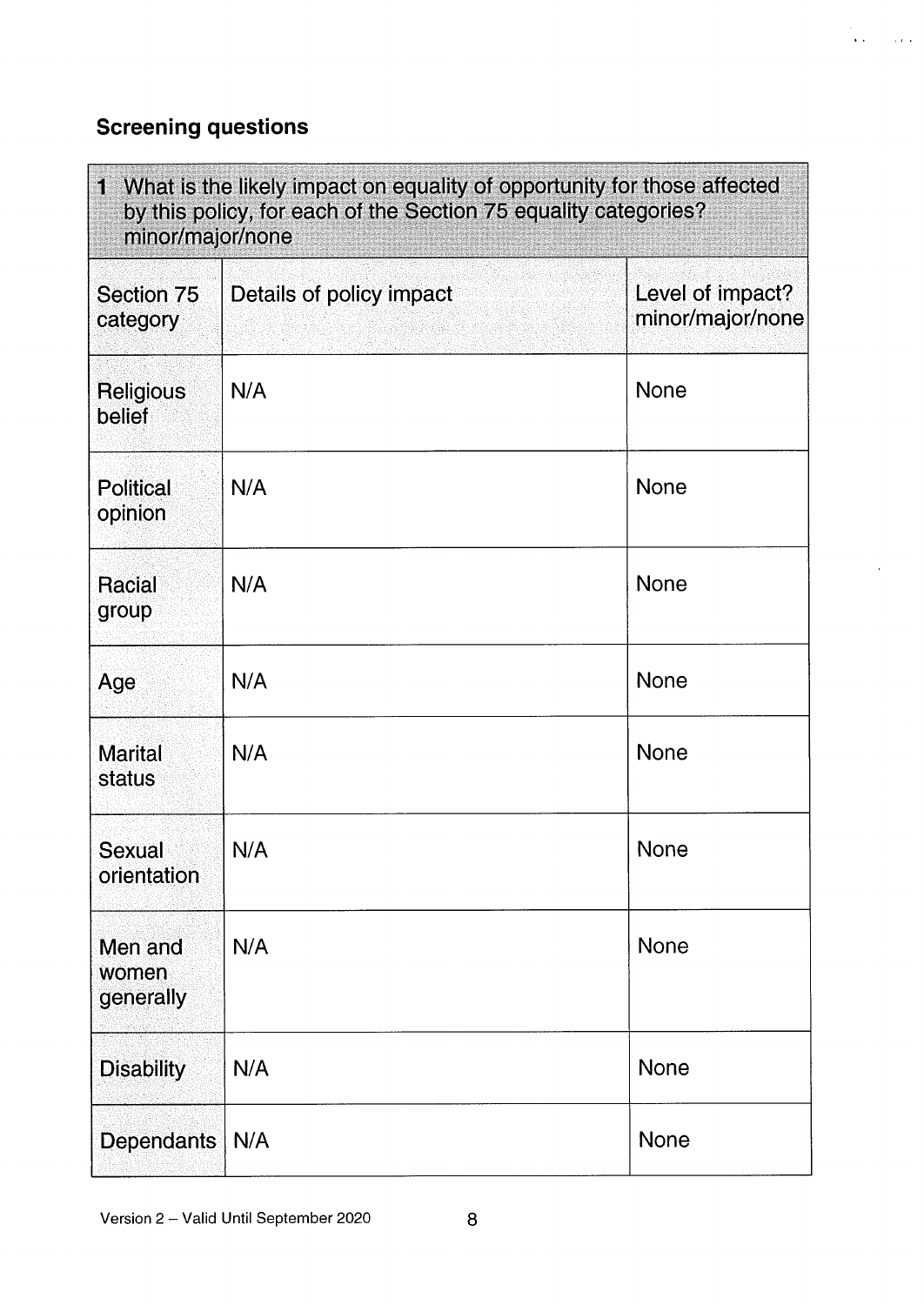| $\overline{2}$<br>Are there opportunities to better promote equality of opportunity for<br>people within the Section 75 equalities categories? |                         |                                                                                                                          |  |  |
|------------------------------------------------------------------------------------------------------------------------------------------------|-------------------------|--------------------------------------------------------------------------------------------------------------------------|--|--|
| Section 75<br>category                                                                                                                         | If Yes, provide details | If No, provide reasons                                                                                                   |  |  |
| <b>Religious</b><br>belief                                                                                                                     |                         | No as this programme<br>does not provide<br>opportunities to better<br>promote equality<br>amongst particular<br>groups. |  |  |
| <b>Political</b><br>opinion                                                                                                                    |                         | As Above                                                                                                                 |  |  |
| <b>Racial</b><br>group                                                                                                                         |                         | As Above                                                                                                                 |  |  |
| Age                                                                                                                                            |                         | As Above                                                                                                                 |  |  |
| <b>Marital</b><br>status                                                                                                                       |                         | As Above                                                                                                                 |  |  |
| <b>Sexual</b><br>orientation                                                                                                                   |                         | As Above                                                                                                                 |  |  |
| Men and<br>women<br>generally                                                                                                                  |                         | As Above                                                                                                                 |  |  |
| <b>Disability</b>                                                                                                                              |                         | As Above                                                                                                                 |  |  |
| Dependants                                                                                                                                     |                         | As Above                                                                                                                 |  |  |

 $\frac{1}{2}$ 

**Alexandria** 

 $\hat{\mathcal{A}}$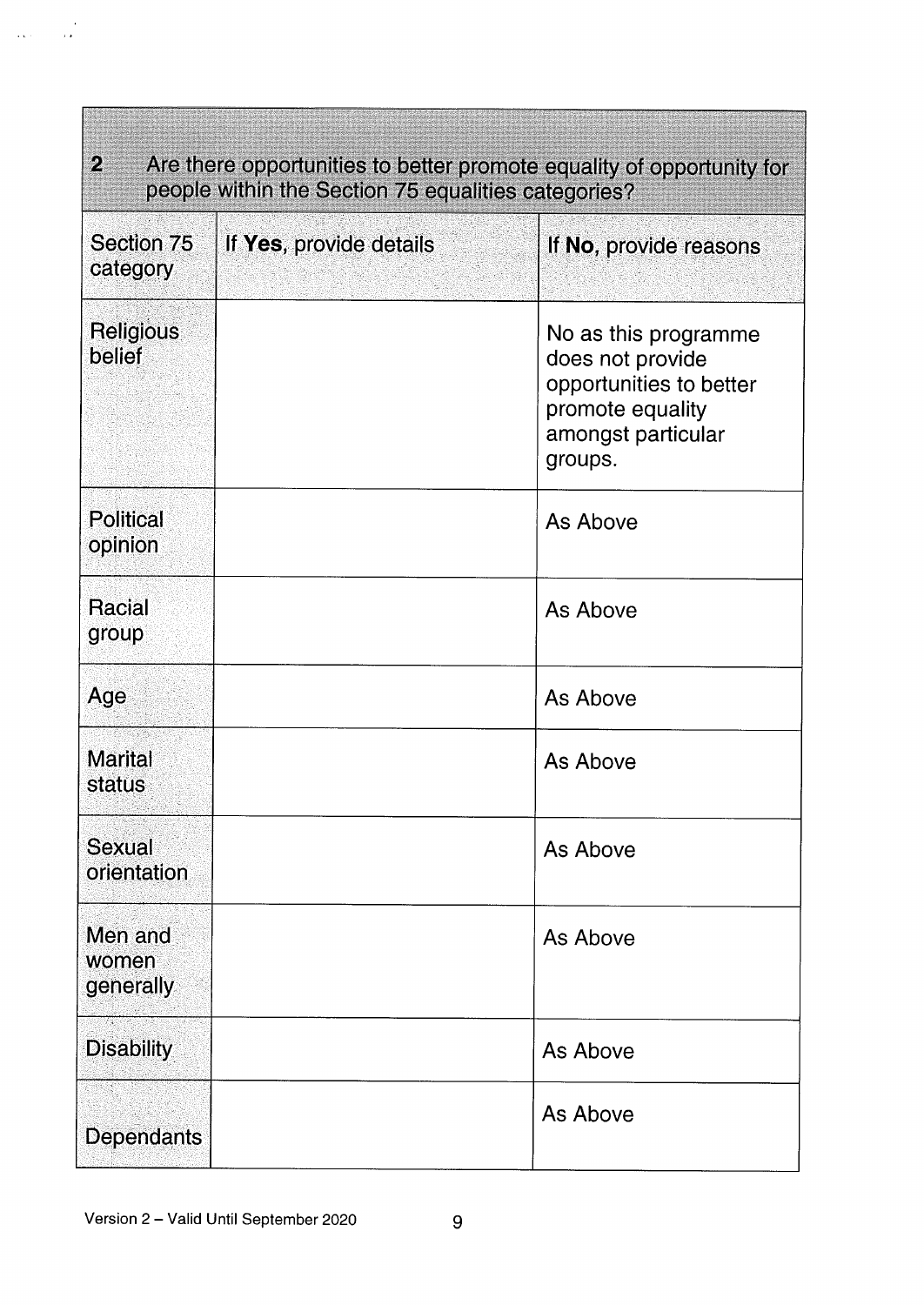| 3 To what extent is the policy likely to impact on good relations between<br>people of different religious belief, political opinion or racial group?<br>minor/major/none |                          |                                     |  |
|---------------------------------------------------------------------------------------------------------------------------------------------------------------------------|--------------------------|-------------------------------------|--|
| Good<br>relations<br>category                                                                                                                                             | Details of policy impact | Level of impact<br>minor/major/none |  |
| <b>Religious</b><br>belief                                                                                                                                                | None                     | <b>None</b>                         |  |
| <b>Political</b><br>opinion                                                                                                                                               | None                     | <b>None</b>                         |  |
| Racial<br>group                                                                                                                                                           | <b>None</b>              | <b>None</b>                         |  |

 $\bullet$ 

 $\bar{\chi}$  .

 $\sim 100$ 

| 4 Are there opportunities to better promote good relations between<br>people of different religious belief, political opinion or racial group? |                         |                                                                                                                          |  |
|------------------------------------------------------------------------------------------------------------------------------------------------|-------------------------|--------------------------------------------------------------------------------------------------------------------------|--|
| Good<br>relations<br>category                                                                                                                  | If Yes, provide details | If No, provide reasons                                                                                                   |  |
| <b>Religious</b><br>belief                                                                                                                     |                         | No as this programme<br>does not provide<br>opportunities to better<br>promote equality<br>amongst particular<br>groups. |  |
| Political<br>opinion                                                                                                                           |                         | As Above                                                                                                                 |  |
| Racial                                                                                                                                         |                         | As Above                                                                                                                 |  |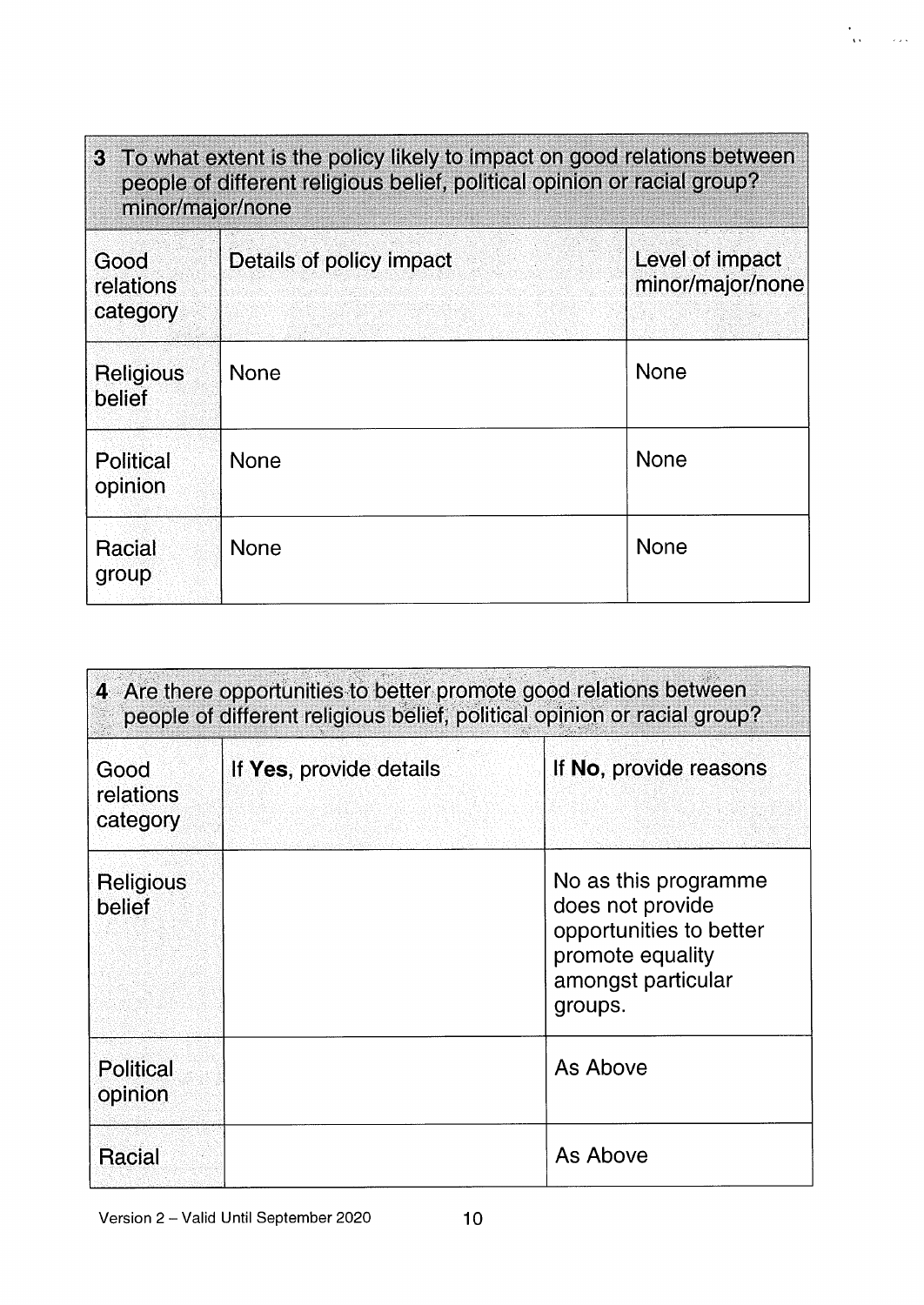| -------------------------<br>______<br>------- |
|------------------------------------------------|
|------------------------------------------------|

 $\label{eq:2} \frac{1}{\sqrt{2\pi}}\int_{0}^{\frac{\pi}{2}}\frac{dx}{\sqrt{2\pi}}\,dx$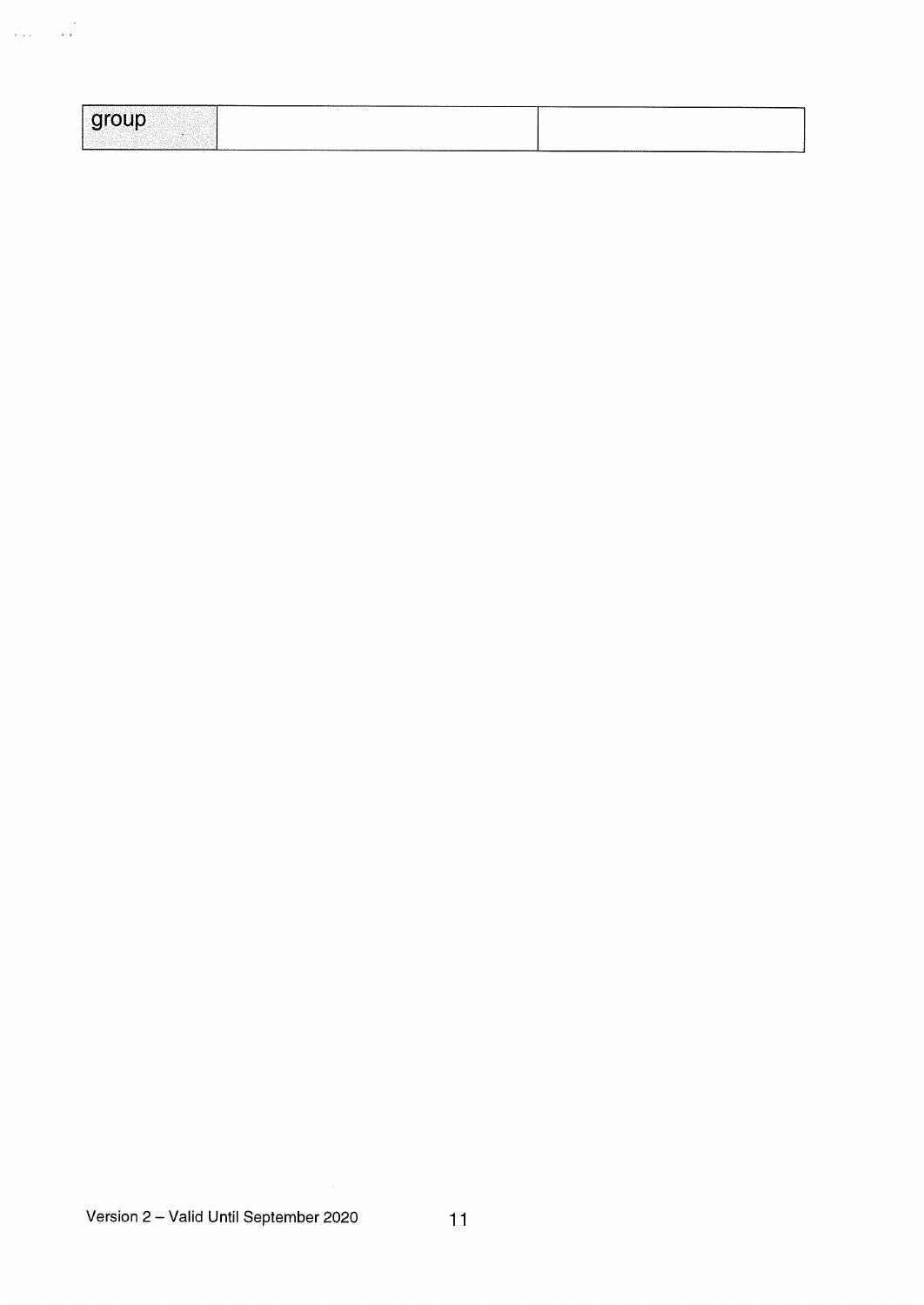# Additional considerations

## Multiple identity

Generally speaking, people can fall into more than one Section 75 category. Taking this into consideration, are there any potential impacts of the policy/decision on people with multiple identities? (For example; disabled minority ethnic people; disabled women; young Protestant men; and young lesbians, gay and bisexual people).

Provide details of data on the impact of the policy on people with multiple identities. Specify relevant Section 75 categories concerned.

N/A

# Part 3. Screening decision

If the decision is not to conduct an equality impact assessment, please provide details of the reasons.

Not considered necessary

If the decision is not to conduct an equality impact assessment the public authority should consider if the policy should be mitigated or an alternative policy be introduced.

No need for mitigation

If the decision is to subject the policy to an equality impact assessment, please provide details of the reasons.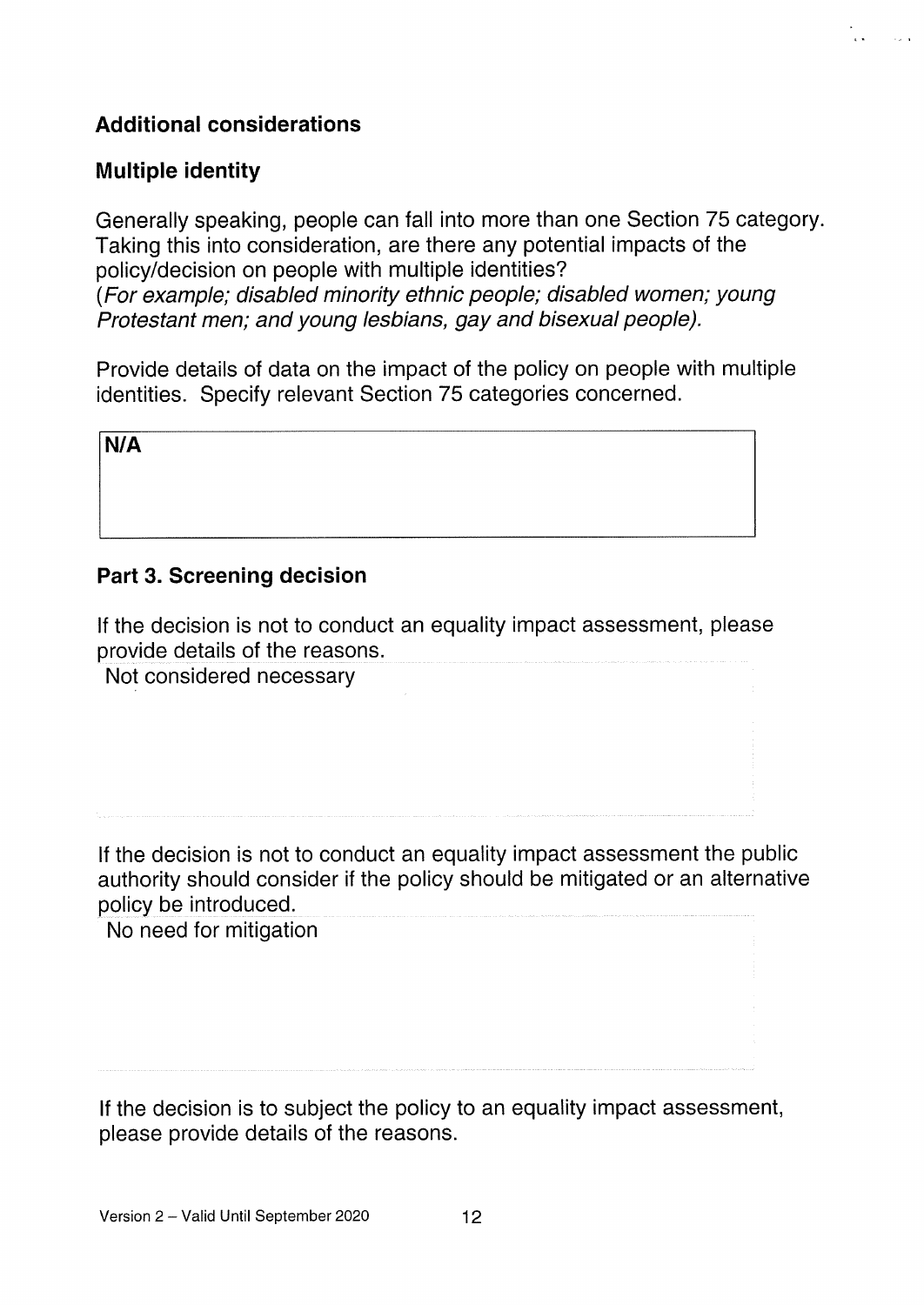| N/A |  |  |   |
|-----|--|--|---|
|     |  |  |   |
|     |  |  |   |
|     |  |  |   |
|     |  |  | ł |
|     |  |  |   |

All public authorities' equality schemes must state the authority's arrangements for assessing and consulting on the likely impact of policies adopted or proposed to be adopted by the authority on the promotion of equality of opportunity. The Commission recommends screening and equality impact assessment as the tools to be utilised for such assessments. Further advice on equality impact assessment may be found in a separate Commission publication: Practical Guidance on Equality Impact Assessment.

## **Mitigation**

When the public authority concludes that the likely impact is 'minor' and an equality impact assessment is not to be conducted, the public authority may consider mitigation to lessen the severity of any equality impact, or the introduction of an alternative policy to better promote equality of opportunity or good relations.

Can the policy/decision be amended or changed or an alternative policy introduced to better promote equality of opportunity and/or good relations?

If so, give the **reasons** to support your decision, together with the proposed changes/amendments or alternative policy.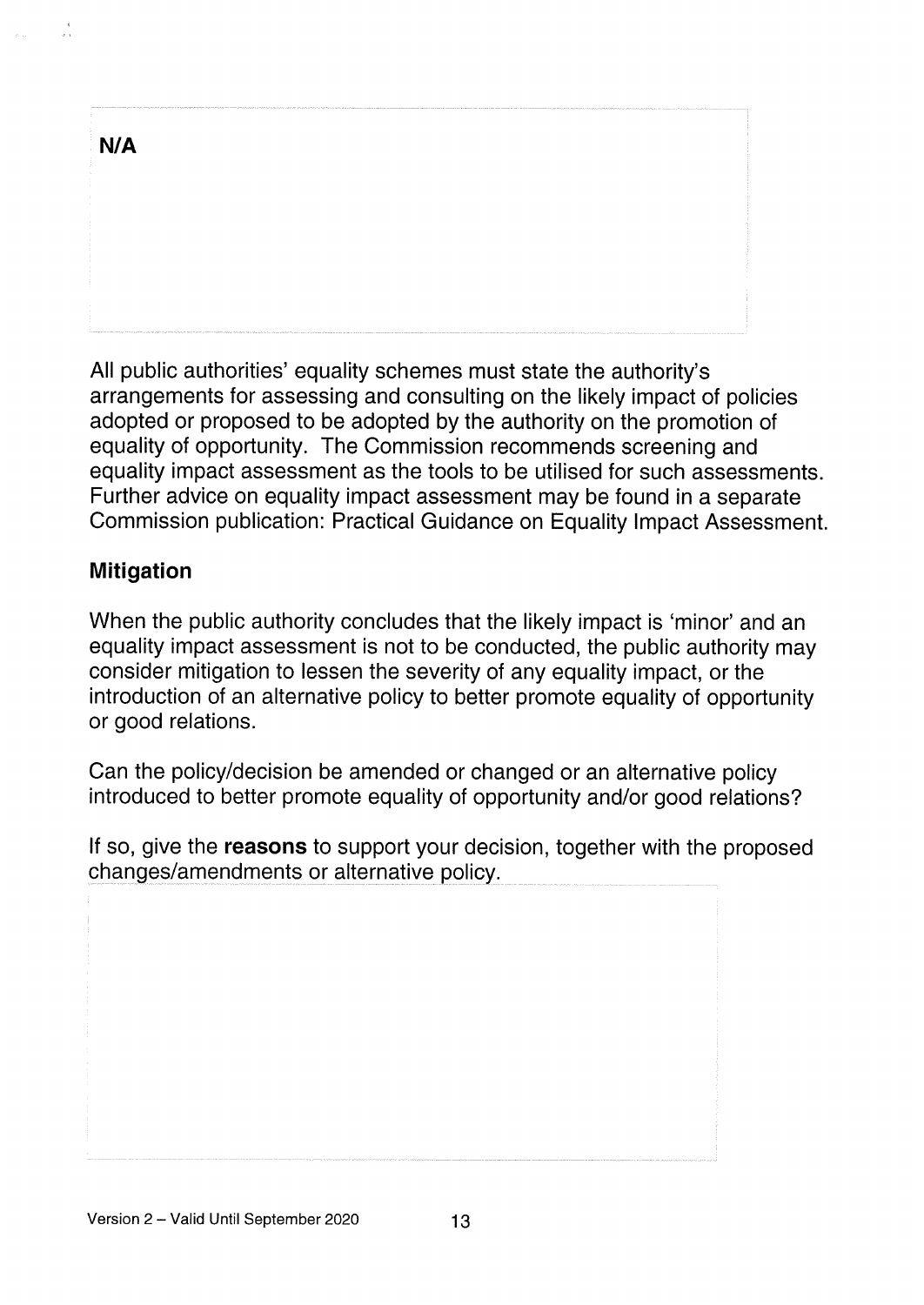# Timetabling and prioritising

Factors to be considered in timetabling and prioritising policies for equality impact assessment.

If the policy has been 'screened in' for equality impact assessment, then please answer the following questions to determine its priority for timetabling the equality impact assessment.

On a scale of 1-3, with <sup>1</sup> being the lowest priority and 3 being the highest, assess the policy in terms of its priority for equality impact assessment.

| <b>Priority criterion</b>                            | Rating<br>$(1-3)$ |
|------------------------------------------------------|-------------------|
| Effect on equality of opportunity and good relations |                   |
| Social need                                          |                   |
| Effect on people's daily lives                       |                   |
| Relevance to a public authority's functions          |                   |

Note: The Total Rating Score should be used to prioritise the policy in rank order with other policies screened in for equality impact assessment. This list of priorities will assist the public authority in timetabling. Details of the Public Authority's Equality Impact Assessment Timetable should be included in the quarterly Screening Report.

Is the policy affected by timetables established by other relevant public authorities?

If yes, please provide details